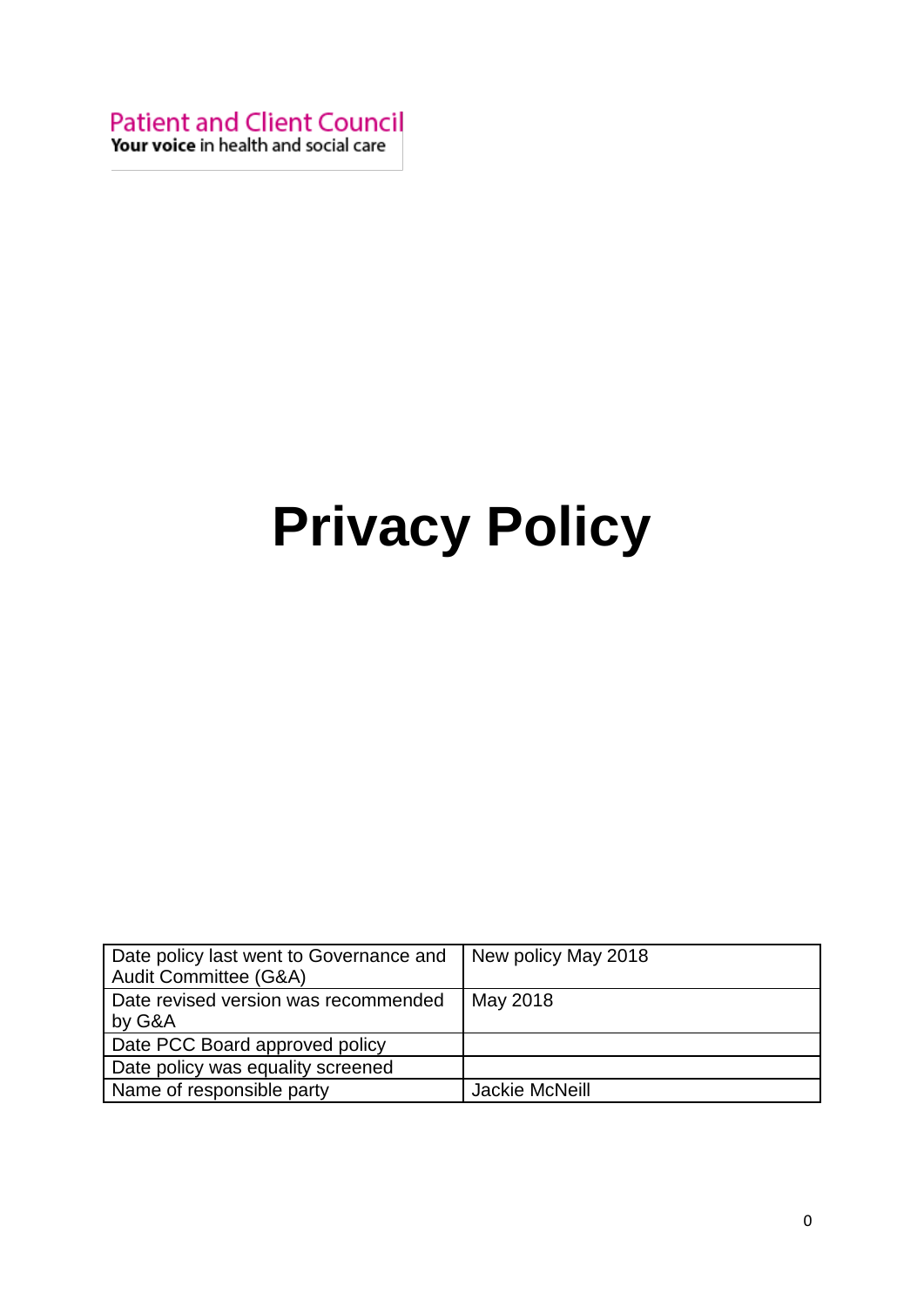# **Patient and Client Council**

Your voice in health and social care

#### **1. Introduction**

The Patient and Client Council (PCC), was established in 2009 as a powerful, independent voice for people in health and social care in Northern Ireland. More detailed information about different aspects of our work can be found on our website<http://www.patientclientcouncil.hscni.net/>

The PCC recognises the importance of protecting personal and confidential information in all that we do, all we direct or commission, and takes care to meet its legal duties. Key legislation includes:

- the General Data Protection Regulations (GDPR);
- the Access to Health Records (Northern Ireland) Order 1993 (AHR);
- the Freedom of Information Act (2000) (FOI);
- the Environmental Information Regulations (2004) (EIR);
- the Human Rights Act 1998 (HRA);
- relevant health service legislation; and the
- common law duty of confidentiality.

#### **2. Your Information**

The PCC uses personal information for a number of purposes. This Privacy Notice provides a summary of how we use your information. To ensure that we process your personal data fairly and lawfully we are required to inform you of:

- What personal information we collect;
- Why we need your data;
- How it will be used:
- Who it will be shared with; and
- How long it will be kept for.

### **2.1 What types of personal data do we handle?**

PCC holds personal data for our:

#### **Complaint's Service**

Personal data on clients is held in a confidential database. Each record includes the

- Date of contact:
- Client's name and contact details;
- Details of their complaint;
- Summary of each contact made with the PCC; and
- Correspondence relating to the client's complaint.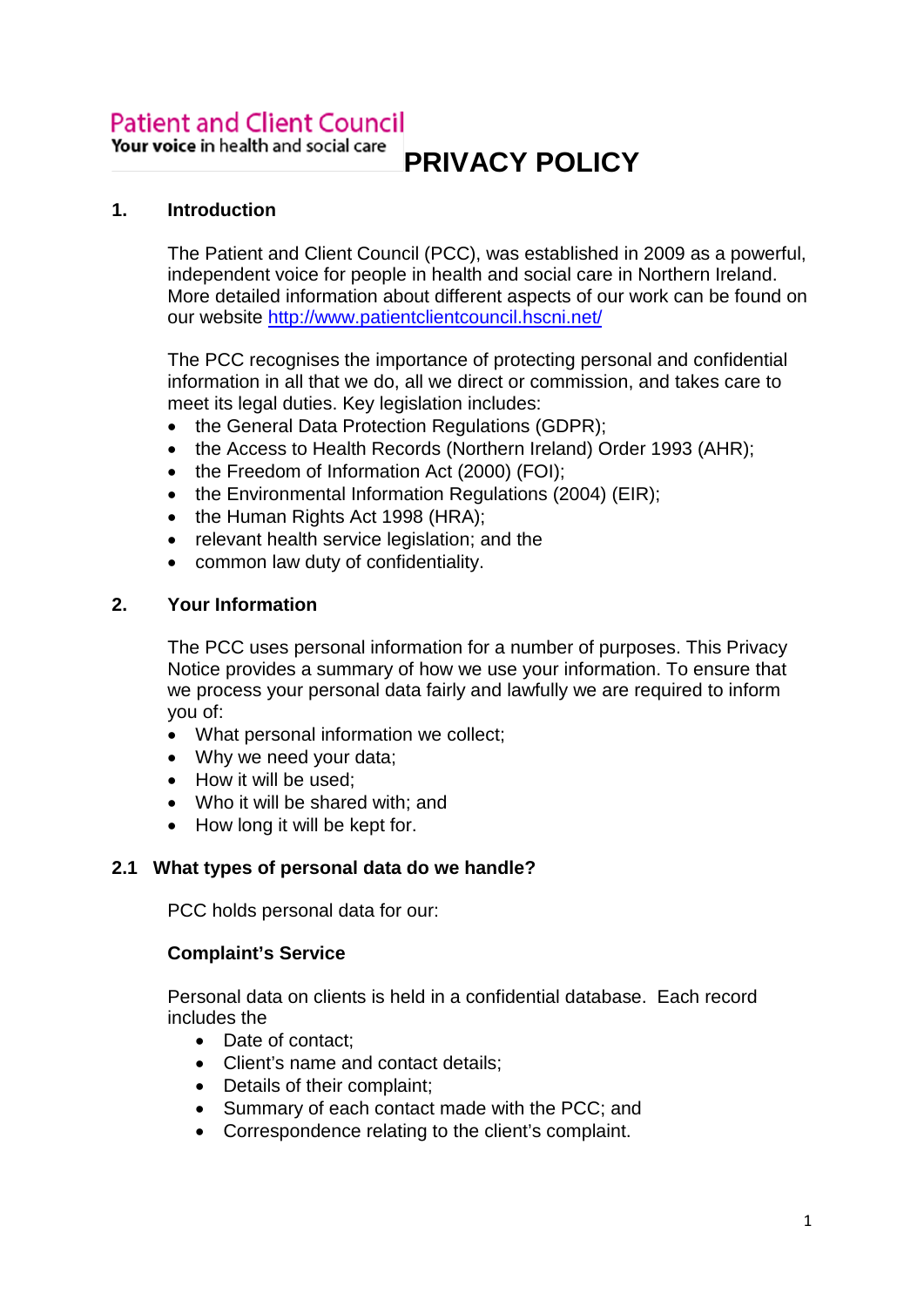#### **Members' database**

The PCC has a Membership Scheme that holds contact details of members including: name, address, postcode, gender, date of birth, telephone number and e-mail address.

#### **Personal and Public Involvement (PPI) activity and Research work**

The PCC produces a business plan every year detailing areas of health and social care that we plan to engage with the public. These topic areas are informed by PCC members and staff as well as evidence gathered by the PCC.

To fulfil the PCC's business objectives we run various projects every year, many of which will involve direct engagement with the public. Engagement often occurs through surveys, interviews, focus groups or panels and events. Data collected through our engagement may include: email address, name, address, postcode, contact details, gender and age as well as people's views about and experience of a particular health and social care issue. Depending on the type of event, we may take photos or videos – invitees will be notified of this in advance.

#### **2.2 Why we need your data**

The PCC has the following statutory functions in relation to health and social care in Northern Ireland:

(a) representing the interests of the public;

(b) promoting involvement of the public;

(c) providing assistance (by way of representation or otherwise) to individuals making or intending to make a complaint relating to health and social care for which a body to which this section applies is responsible;

(d) promoting the provision by bodies to which this section applies of advice and information to the public about the design, commissioning and delivery of health and social care; and

(e) such other functions as may be prescribed.

Information processed for the above purposes is therefore lawful under Article 6(1) (c) of GDPR:

 $\bullet$  6(1)(c) – Processing is necessary for compliance with a legal obligation ie to fulfil our statutory functions above.

### **2.3 How will we use information about you?**

#### **Complaint's Service**

A record of each complainant is required so that PCC staff can fully assist, advise and pursue the complaint through the HSC complaints procedure stages.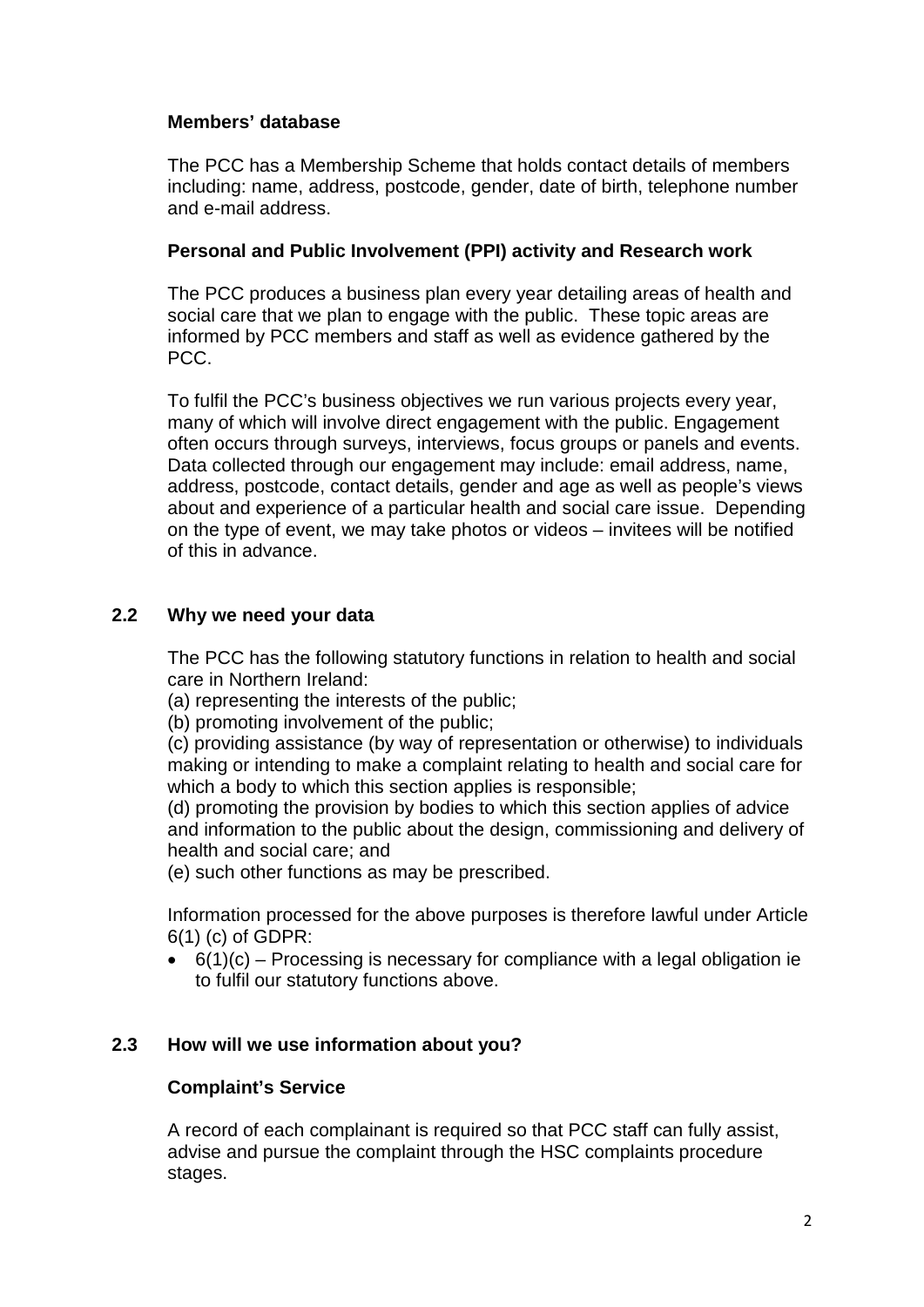Data from complaints will be anonymised and used by staff to identify trends such as identifying problems with a particular service or geographical area. This information will be shared with HSC decision makers to highlight areas of concern.

#### **Members' Database**

On signing up to the PCC Membership Scheme all potential members are asked to give their consent for the PCC to hold their personal data. This data is used to communicate with members through, Updates, the Member's newsletter and e zine. Where consent is given, the PCC will occasionally use text messaging to remind members of events.

Members' data is ONLY shared outside of the organisation for communication purposes ie where a member's contact information is shared with an external mailing company to issue the quarterly newsletter for the purposes of sending the mail. In addition, members' details are also transmitted to the EmailCenter system for emailing/texting. The agreements in place with these communication companies do NOT allow them to use your information for any other purpose.

The information held on the database is used by the PCC to monitor membership numbers enabling the PCC to identify gaps and work towards a Membership Scheme that is reflective of the Northern Ireland population.

#### **Personal and Pubic Involvement (PPI) activity and /Research work:**

Data is collected from service users and carers in a number of ways:

- Surveys (online and on paper)
- Focus groups
- Case studies\*
- Panels\*\*
- Blogs

\*case studies are a detailed analysis of one-to-one interviews and present the person's story/experience of health and social care services as a whole.

\*\*a panel is a small number people brought together to gain their views on a particular service connected to a specific medical condition e.g. diabetes and podiatry services. The people on the panel will be those affected by the condition and/or their carer.

As stated in Section 2.1 the PCC engages with the public on a wide variety of issues and this is often done through surveys, interviews, focus groups or panels and events. The data we collect through our engagement activities is analysed to identify trends, service area problems or gaps so that the PCC can give a collective patients' voice and make recommendations to improve future services. The information obtained from the data collected is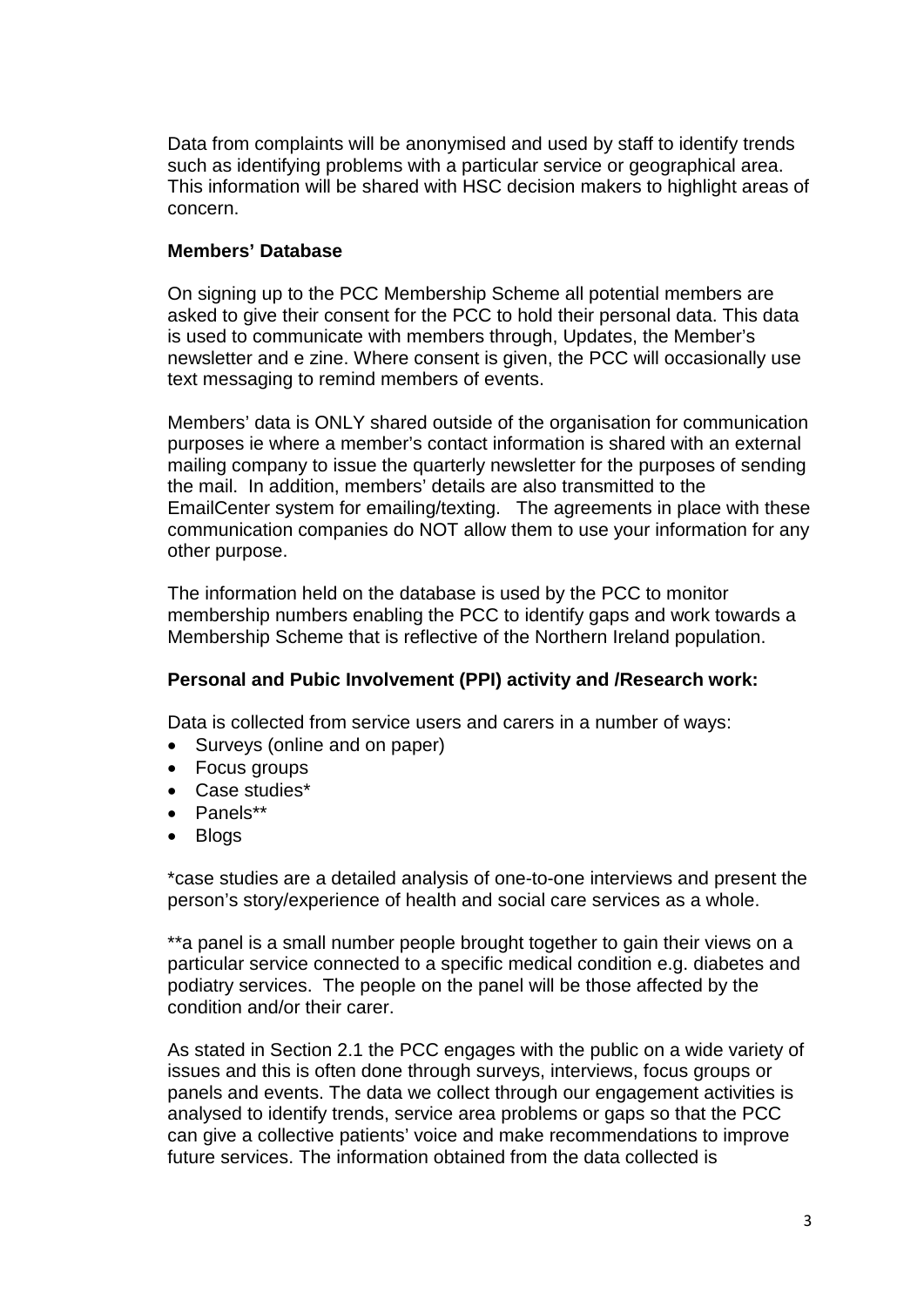anonymised before it is included in a published report so that participants cannot be identified.

Sometimes one-to-one interviews are used as case studies. Often people's stories are very detailed and may mean the person could be identified. Where this does occur, we will always ask for the participant's consent to publish an anonymised version of their story. If the participant does not give consent the story will not be published.

Members of the public can comment on weekly blogs posted by the PCC. We need your name and email address should we need verify any content. Comments will be sent to an administrator for approval before being added to the website. Whilst your details are for our records only and will not be used for another purpose, you should not that your name will appear alongside your comment.

#### **2.4 Sharing your information**

The PCC may also be obliged to provide personal information to another statutory organisation (such as a Police Force, Health Regulator or Investigatory Body), or via a Court Order. Information processed for this purpose is therefore lawful under Articles 6(1)(c), 6(1)(d) and 6(1)(e) of GDPR:

- $\bullet$  6(1)(c) Processing is necessary for compliance with a legal obligation
- $\bullet$  6(1)(d) Processing is necessary to protect the vital interests of a data subject or another person
- 6(1)(e) Processing is necessary for the performance of a task carried out in the public interest or in the exercise of official authority vested in the controller.

#### **2.5 Retaining Information**

The PCC will retain the following types of record which include personal data:

- o Complaint's records;
- o Information gathered through engagement/research work; and
- o Membership.

The PCC will only retain information in line with the Department of Health (DoH) Good Management, Good Records (GMGR).

Information relating to requests for disclosure (i.e. Subject Access, FOI or EIR requests) will be kept for up to 3 years after last action, in accordance with Section J28 of GMGR

Members can cancel their membership at any time. In doing so, their name and contact details are removed from the database.

Please note that details of access decisions taken and any redacted versions of documents released, as well as statistical data about the number of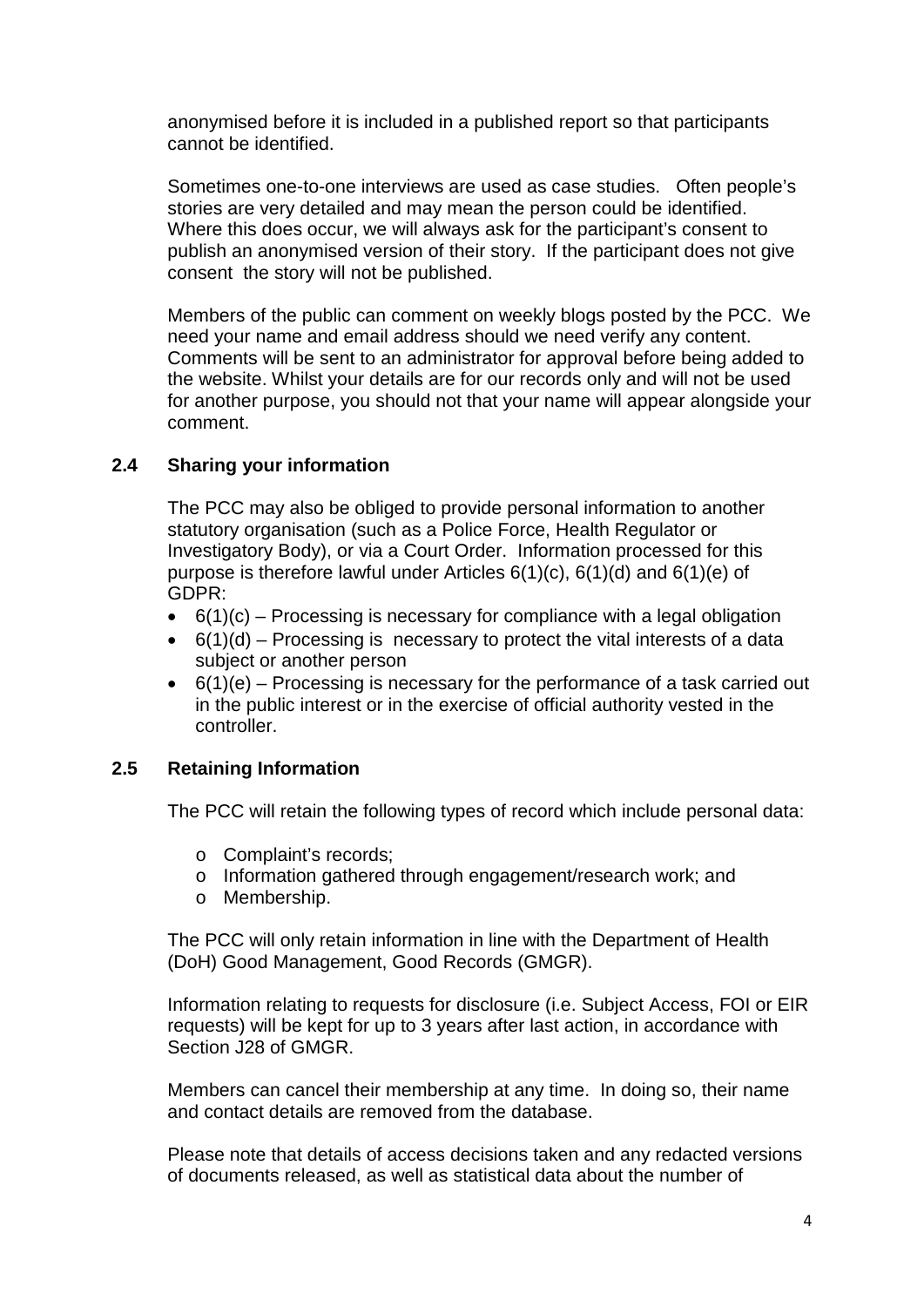requests and outcomes may be retained for up to 10 years in accordance with Section J28 of GMGR.

Information relating to complaints will be kept as follows, in accordance with Section B of GMGR:

- Enquiries which do not give rise to formal complaints  $-3$  years,
- Correspondence, investigation and outcomes 10 years.

For further information, please refer to the following DoH link: **<https://www.health-ni.gov.uk/topics/good-management-good-records>**

#### **2.6 Right to be forgotten**

Under GDPR, individuals have a right, in some circumstances, to have information held about them deleted. PCC will facilitate any requests to delete personal information held about an individual who has submitted a request under the above-mentioned disclosure legislation. PCC will, however, retain an anonymised version of such requests in line with Section 2.5 (above).

Where information has been processed and/or shared in line with Section 2.4 (above), PCC will not comply with a request for erasure as the information is being processed under Articles 6(1)(c) and/or 6(1)(d) and/or 6(1)(e) of GDPR.

#### **3.0Freedom of Information (FOI)/Subject Access Requests (SAR)/Complaints about the PCC**

Details of FOIs, SARs and complaints are held for the following purposes:

- to comply with requests;
- for analysing trends; and
- organisational learning.

In exercising its functions, the PCC will process information provided by individuals for the management of our services in the provision of information under disclosure legislation (e.g. SARs and FOIs), and in the management of complaints.

The PCC has a statutory obligation to provide personal information to an individual or an authorised third party acting on their behalf on receipt of a SAR. As a public authority, the PCC also has a responsibility to provide applicants with responses to FOIs. Applicant's details (names, correspondence addresses) will be retained by the PCC in order to enable compliance with FOI.

PCC also has a duty to investigate and provide a response to any complaint it receives about any of its functions. Data is held for learning and reporting purposes.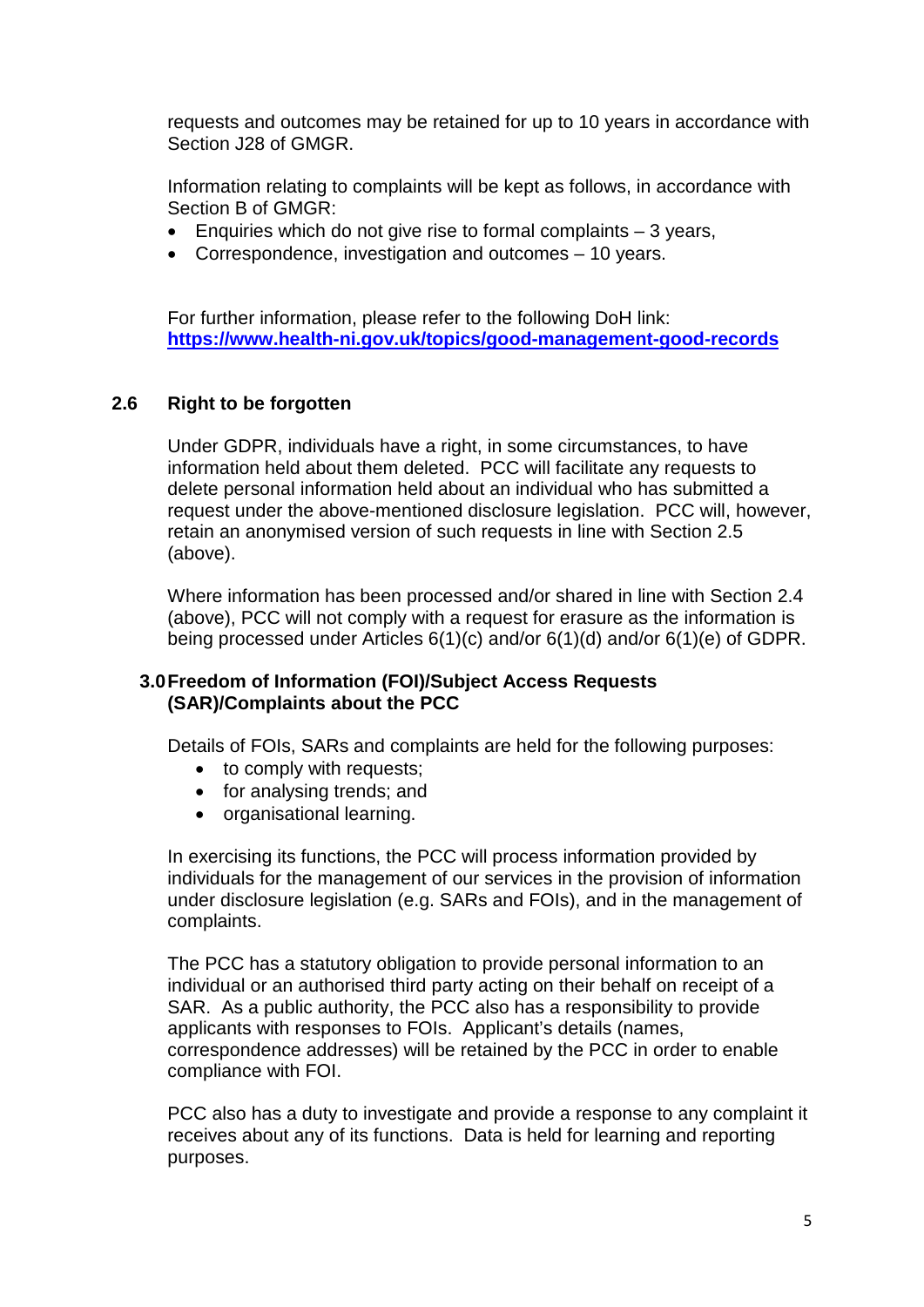Information processed for the above purposes is therefore lawful under Article  $6(1)(c)$  of GDPR:

 $6(1)(c)$  – Processing is necessary for compliance with a legal obligation.

### **4.0 PCC Staff**

The information Corporate Services holds about its staff in order to perform its function in managing staff includes:

- names, addresses, telephone numbers, e-mail addresses;
- family details, for example next of kin details;
- employment details, for example, salary, HSC service information: sickness absence and other absence information; and
- details held in personnel files.

For further information staff should refer to a specific privacy notice developed for staff on the PCC web site.

#### **5.0 Security of your information**

PCC is committed to taking all reasonable measures to ensure the security of all personal information it holds. The following arrangements are in place:

- a. All PCC staff have contractual obligations of confidentiality, enforceable through disciplinary procedures;
- b. Everyone working for HSC is subject to the common law duty of confidentiality;
- c. Staff are granted access to personal data on a need-to-know basis only;
- d. PCC has appointed a Senior Information Risk Owner (SIRO) who is accountable for the management of all information assets and any associated risks and incidents, and a Personal Data Guardian (PDG) who is responsible for the management of employee and any patient information/confidentiality. Local Information Asset officers (IAOs) have been appointed as part of the PCC's Information Governance arrangements. The Business Services Organisation and the PCC have also appointed a Data Protection Officer (DPO) which is partly funded by the PCC;
- e. All staff are required to undertake information governance training every 2 years. The training provided ensures that staff are aware of their information governance responsibilities and follow best practice guidelines to ensure the necessary safeguards and appropriate use of personal information;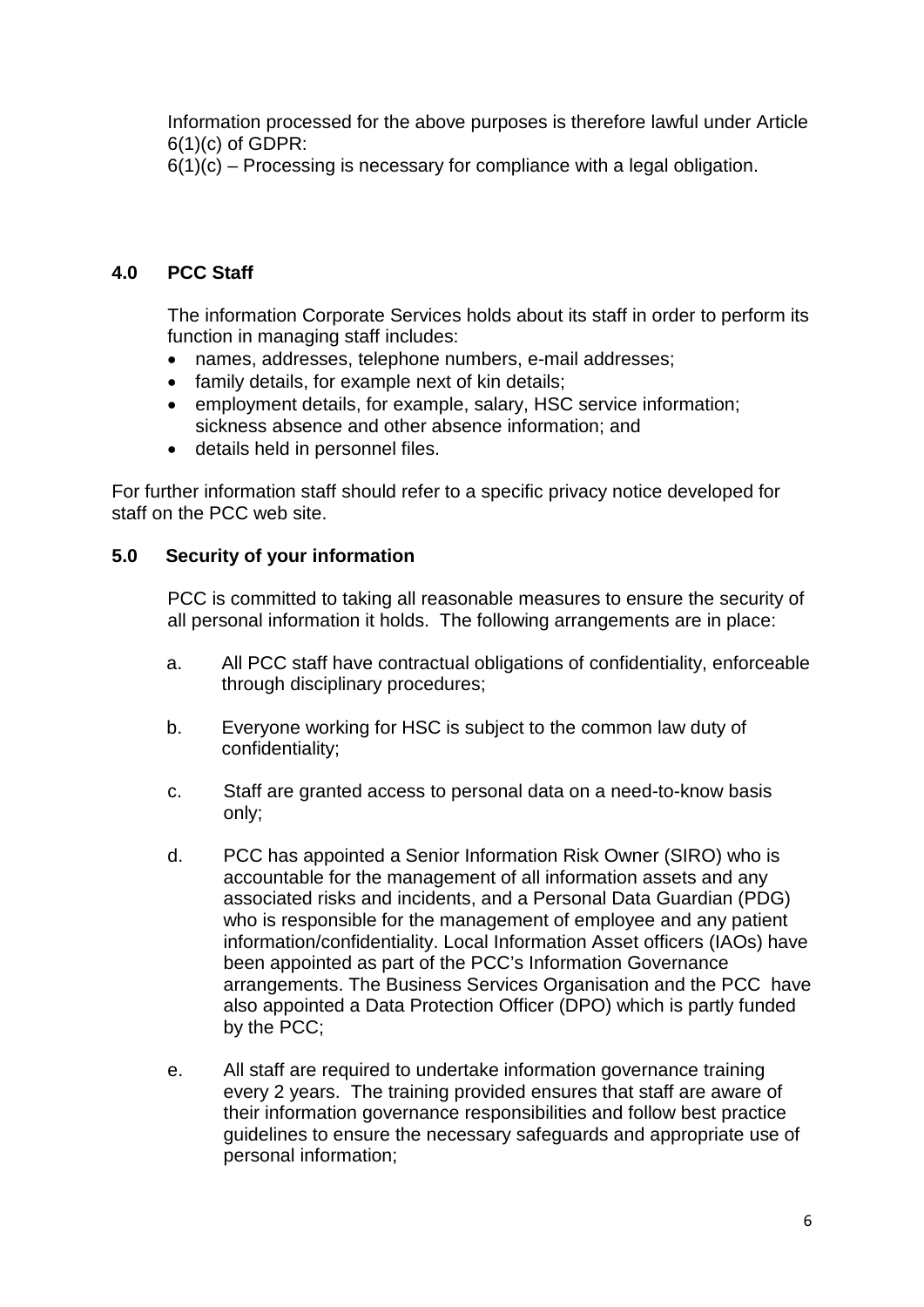- f. A range of policies and procedures are in place.
	- g. Anti-malware and anti-spam software which up to now, has a 100% success rate against ransonware including Wannacry, has been deployed to the PCC desktops, laptops and tablets.

#### **6.0 Receiving Information**

#### **6.1 How can you get access to your personal information?**

DPA and GDPR give you the right to access information that PCC holds about you. SARs must be made in writing. You will need to provide:

- adequate information (for example full name, address, date of birth) so that your identity can be verified and your information located
- an indication of what information you are requesting to enable us to locate it in an efficient manner

PCC aims to comply with requests for access to personal data as quickly as possible, and normally within a calendar month of receipt unless there is a reason for delay that is justifiable under GDPR.

We want to make sure that your personal information is accurate and up to date. If you think any information is inaccurate or incorrect then please let us know.

#### **6.2 Freedom of Information**

The Freedom of Information Act 2000 provides any person with the right to obtain information held by PCC, subject to a number of exemptions. Further information can be found at the Information Commissioners Office https://ico.org.uk/media/for-organisations/documents/1213/personalinformation-section-40-and-regulation-13-foia-and-eir-guidance.pdf

#### **6.3 Complaints about how we process your personal information**

If you are dissatisfied with how PCC is, or has been, processing your personal information, you have the right to advise PCC of this in writing.

You also have the option of making a complaint directly to the Information Commissioner's Office (ICO) details below:

The Information Commissioner's Office – Northern Ireland 3rd Floor 14 Cromac Place, Belfast BT7 2JB

Telephone: 028 9027 8757 / 0303 123 1114 Email: [ni@ico.org.uk](mailto:ni@ico.org.uk)